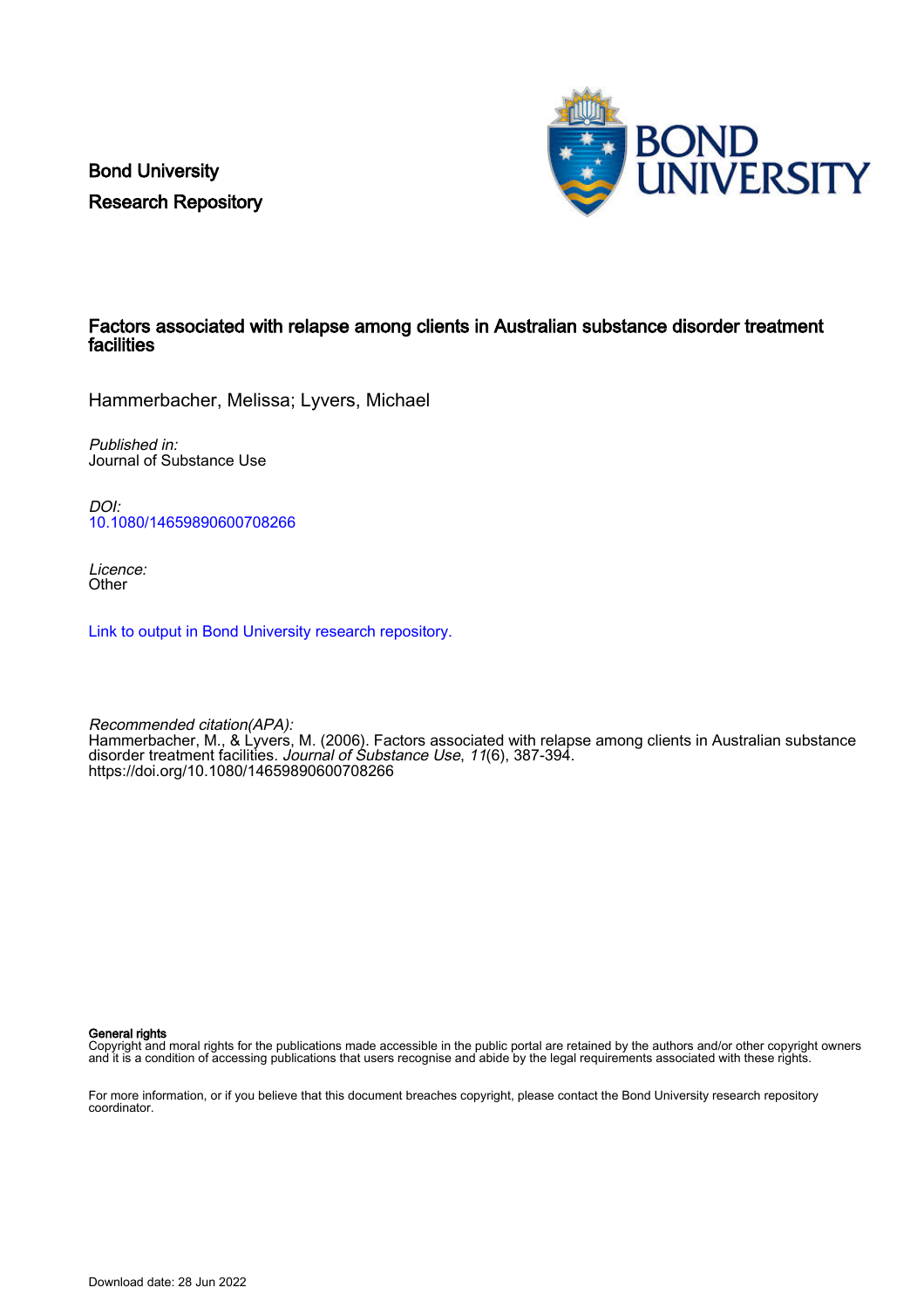# **Bond University [ePublications@bond](http://epublications.bond.edu.au?utm_source=epublications.bond.edu.au%2Fhss_pubs%2F4&utm_medium=PDF&utm_campaign=PDFCoverPages)**

[Humanities & Social Sciences papers](http://epublications.bond.edu.au/hss_pubs?utm_source=epublications.bond.edu.au%2Fhss_pubs%2F4&utm_medium=PDF&utm_campaign=PDFCoverPages) [Faculty of Humanities and Social Sciences](http://epublications.bond.edu.au/hss?utm_source=epublications.bond.edu.au%2Fhss_pubs%2F4&utm_medium=PDF&utm_campaign=PDFCoverPages)

12-1-2005

# Factors Associated with Relapse among Clients in Australian Substance Disorder Treatment Facilities

Melissa Hammerbacher *Bond University*

Michael Lyvers *Bond University*, michael\_lyvers@bond.edu.au

Follow this and additional works at: [http://epublications.bond.edu.au/hss\\_pubs](http://epublications.bond.edu.au/hss_pubs?utm_source=epublications.bond.edu.au%2Fhss_pubs%2F4&utm_medium=PDF&utm_campaign=PDFCoverPages) Part of the [Substance Abuse and Addiction Commons](http://network.bepress.com/hgg/discipline/710?utm_source=epublications.bond.edu.au%2Fhss_pubs%2F4&utm_medium=PDF&utm_campaign=PDFCoverPages)

Recommended Citation

Melissa Hammerbacher and Michael Lyvers. (2005) "Factors Associated with Relapse among Clients in Australian Substance Disorder Treatment Facilities" *,* 11 (6), 387-394.

http://epublications.bond.edu.au/hss\_pubs/4

This Journal Article is brought to you by the Faculty of Humanities and Social Sciences at [ePublications@bond](http://epublications.bond.edu.au). It has been accepted for inclusion in Humanities & Social Sciences papers by an authorized administrator of ePublications@bond. For more information, please contact [Bond University's](mailto:acass@bond.edu.au) [Repository Coordinator](mailto:acass@bond.edu.au).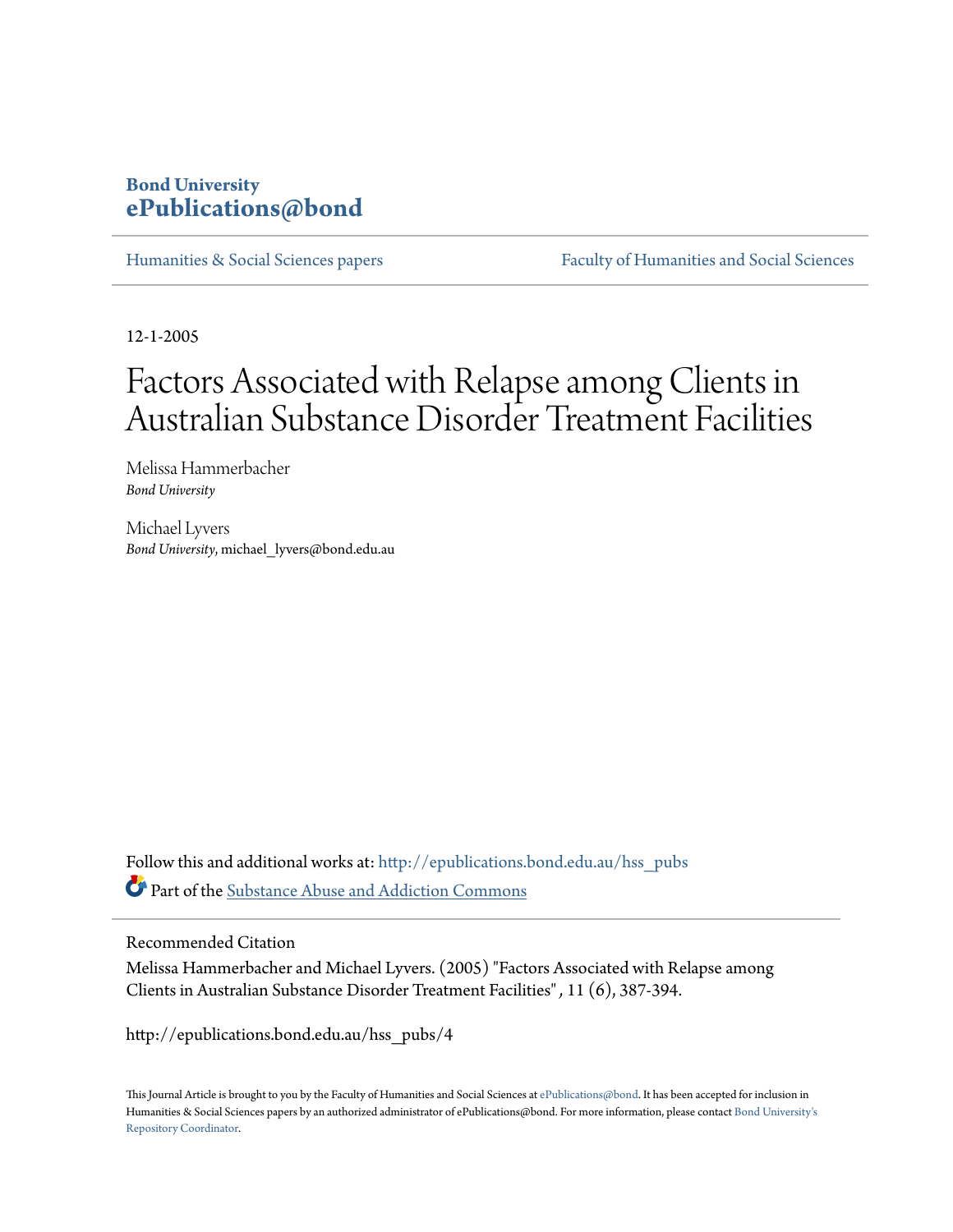Factors Associated with Relapse among Clients in Australian Substance Disorder

Treatment Facilities

Melissa Hammerbacher, B.A.

Michael Lyvers, Ph.D.

Address correspondence to:

Associate Professor Michael Lyvers

Department of Psychology

Bond University

Gold Coast, Qld 4229 Australia

telephone: (61) (75) 595 2565

facsimile: (61) (75) 595 2672

e-mail: mlyvers@staff.bond.edu.au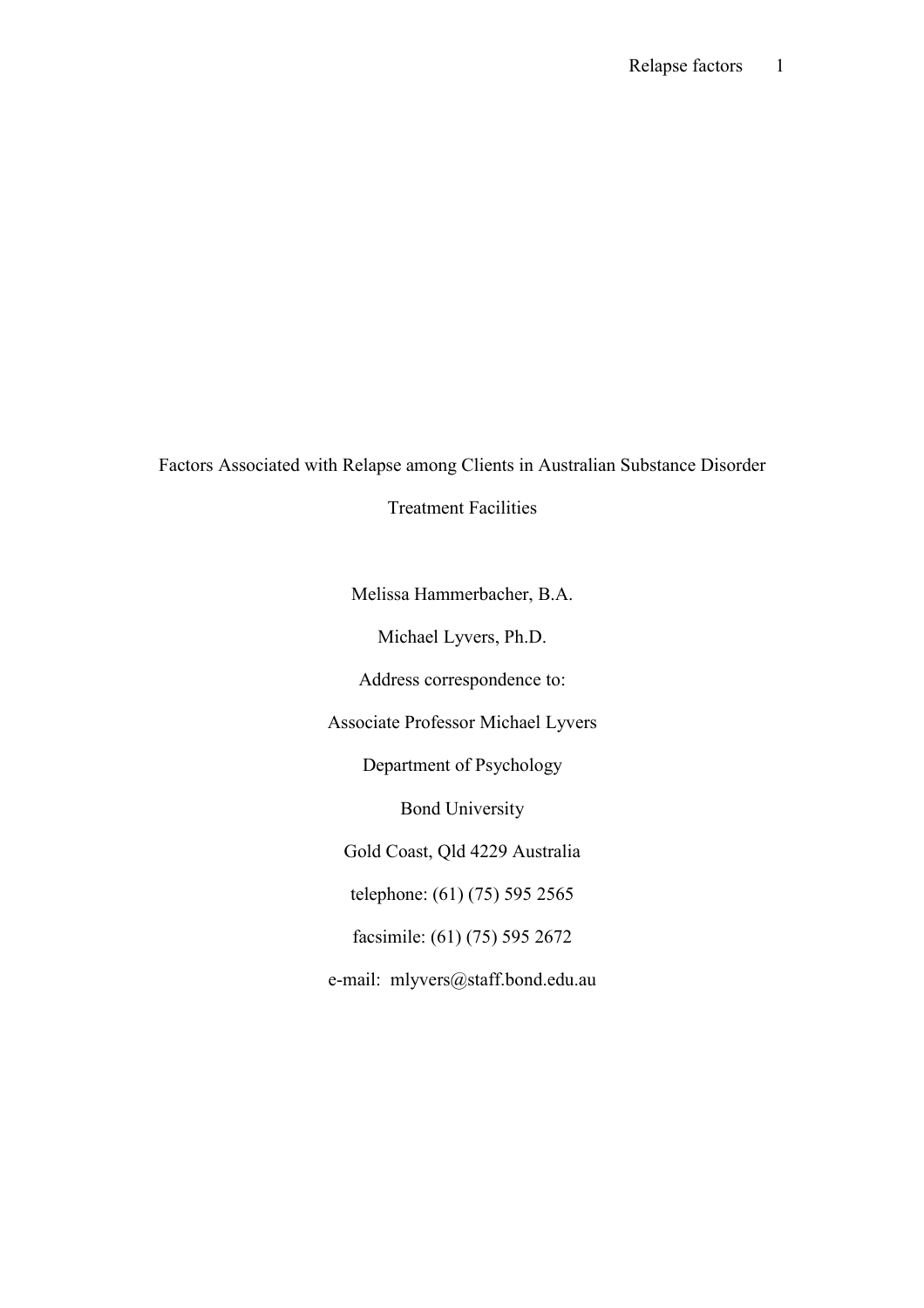#### Abstract

Factors associated with relapse to problematic alcohol or illicit drug use were examined in 104 clients enrolled in treatment programs for substance disorders. Participants were assessed by retrospective self-report questionnaires to explore the roles of family dysfunction, mood states, primary drug of dependence, demographic variables and various other factors in relation to relapse episodes. Consistent with previous studies, the most commonly cited reason for relapse was negative mood states, followed by external pressure to use, desire for positive mood states, and social/family problems. Reasons for relapse did not differ between clients whose primary drug of dependence was heroin, methamphetamine or alcohol. Methamphetamine abusers and participants in the drug court program had the fewest relapses. Comorbid psychological disorders were most commonly diagnosed in the alcoholic group, followed by the methamphetamine group and the heroin group. General family functioning retrospectively improved from time of last relapse to time of testing. Results are consistent with previous work and suggest that relapse factors are remarkably similar across different types of drug dependence.

KEYWORDS: Addiction, relapse, family functioning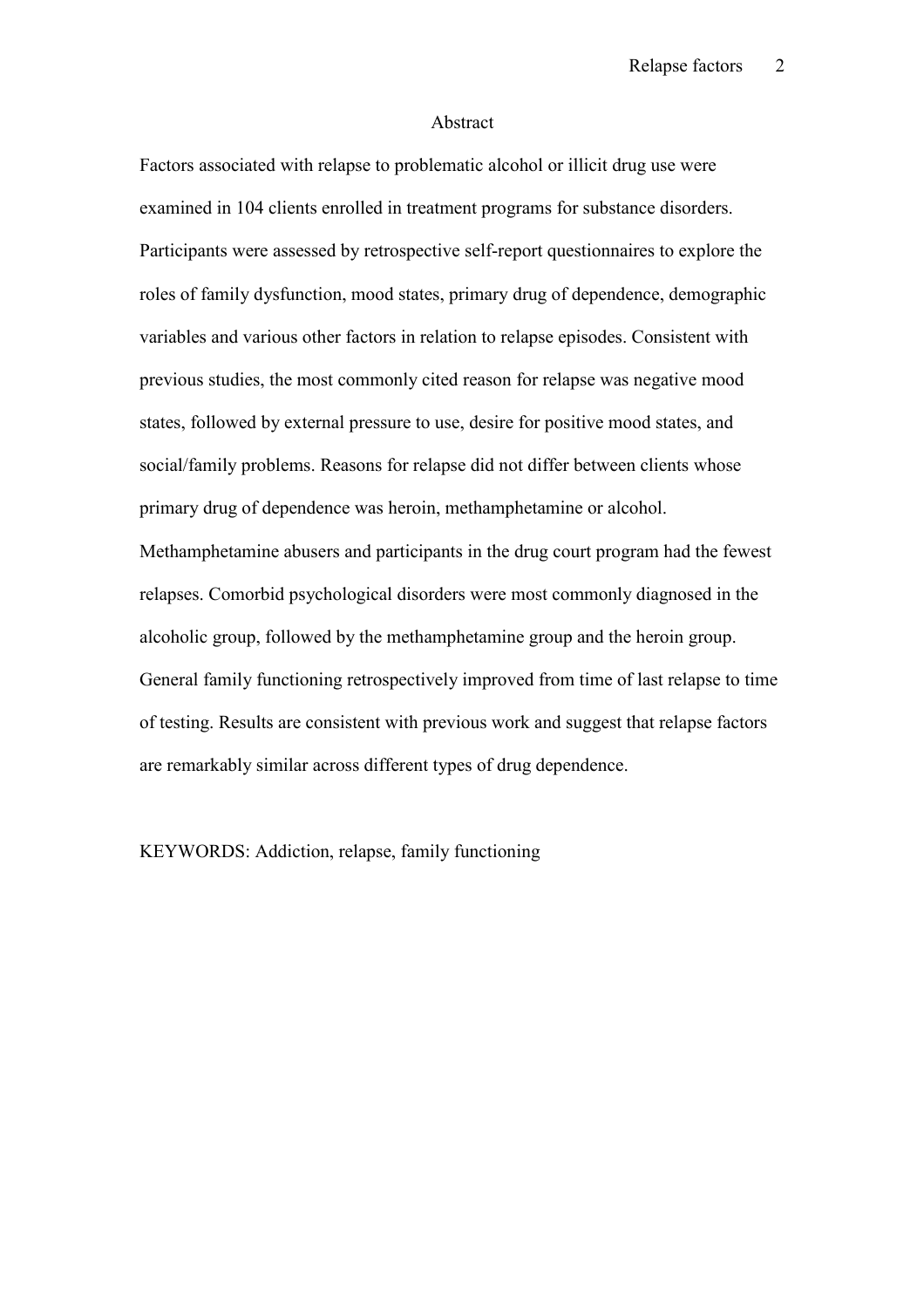#### Introduction and Background

Drug abuse is an ongoing problem in Australia with substantial costs to Australian society. Collins and Lapsley (2002) estimated that the total societal cost of drug abuse in Australia during 1998-9 was \$34.4 billion. Of this amount, alcohol accounted for approximately \$7.6 billion and illicit drugs \$6.1 billion; the remainder was attributed to tobacco. Such alarming statistics emphasize the importance of providing adequate treatment services for those suffering from substance disorders. Despite advances in treatment, client compliance is generally poor, with relapse to problematic drug/alcohol use a common occurrence (Rotgers, Keller, and Morgenstern, 1996).

Reasons cited by addicts for their relapses are diverse and include depression, anxiety, positive mood, social pressure, adverse life events, work stress, and marital conflict (Billings and Moos, 1983; Cummings, Gordon, and Marlatt, 1980; Litman, Stapleton, and Oppenheim, 1983). Although craving has been emphasized in theories of addiction, it is not commonly cited by addicts as a cause of relapse (Bradley, Phillips, Green, and Gossop, 1989; Littman et al.; Marlatt, 1978; Wallace, 1989). Marlatt and Gordon (1985) categorized risk factors for relapse into negative and positive emotional states, urges, temptations, relationship conflicts, and social pressure to use. They also highlighted the importance of coping skills in mediating between risk factors and relapse. Family dysfunction and low social support have also been implicated as relapse factors in a number of studies (Finney, 1995; Hser, Grella, Hsieh, Anglin, and Brown, 1999; Mankowski, Humphreys, and Moos, 2001; McMahon, 2001; Morgenstern, Labouvie, McGrady, Kahler, and Frey, 1997).

The present study sought to ascertain the main reasons cited for relapse in an Australian treatment sample and whether these reasons varied as a function of drug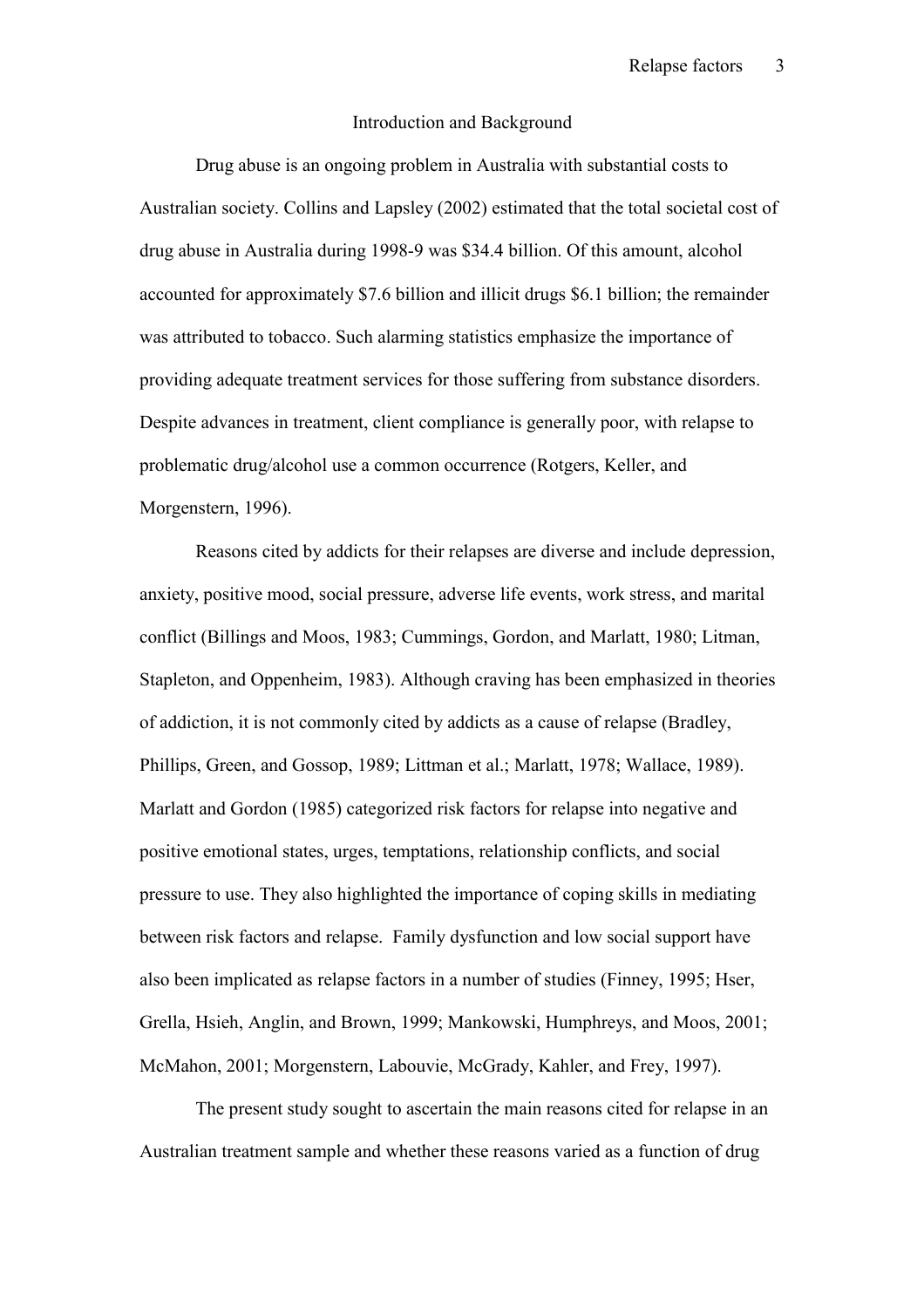and demographic variables. For the purposes of the present study, a relapse was rather strictly defined as a return to substance abuse that resulted in seeking further treatment following a previous course of treatment and abstinence.

## Method

#### **Participants**

The participants were 104 (59 male and 45 female) Caucasian clients over 18 years of age ( $M = 31.82$  years,  $SD = 9.2$ , range 18-55) who were admitted into drug/alcohol treatment facilities in southeast Queensland between November 2002 and March 2003. Of the five facilities, Mirikai and Goldbridge use a Therapeutic Community (TC) approach in treating substance abuse. Residents in a TC receive specialised treatment from professional counselors. The main purpose of the TC model is to foster personal growth by providing opportunities for individuals to examine and change their lifestyle, attitudes and behaviours through a community of concerned people working together to help and support each other. All members in the TC have the opportunity to contribute to running the TC, to share in the decision making where appropriate and to act as positive role models for other community members. Another facility, Palm Beach-Currumbin Clinic, is a private hospital with inpatient and outpatient drug treatment services. The Clinic is dedicated to the delivery of a high standard of professional psychiatric care to meet the needs of those who are suffering from a broad range of emotional, psychological and substance use disorders. The aim of treatment is to assist patients to overcome any personal difficulties and achieve a balanced healthy lifestyle. The two remaining substance abuse treatment facilities accessed in this study, Fairhaven-Salvation Army and Logan House, provide long-term residential treatment for alcohol and drug problems. Work therapy and training, as well as training in lifestyle skills, are central aspects of these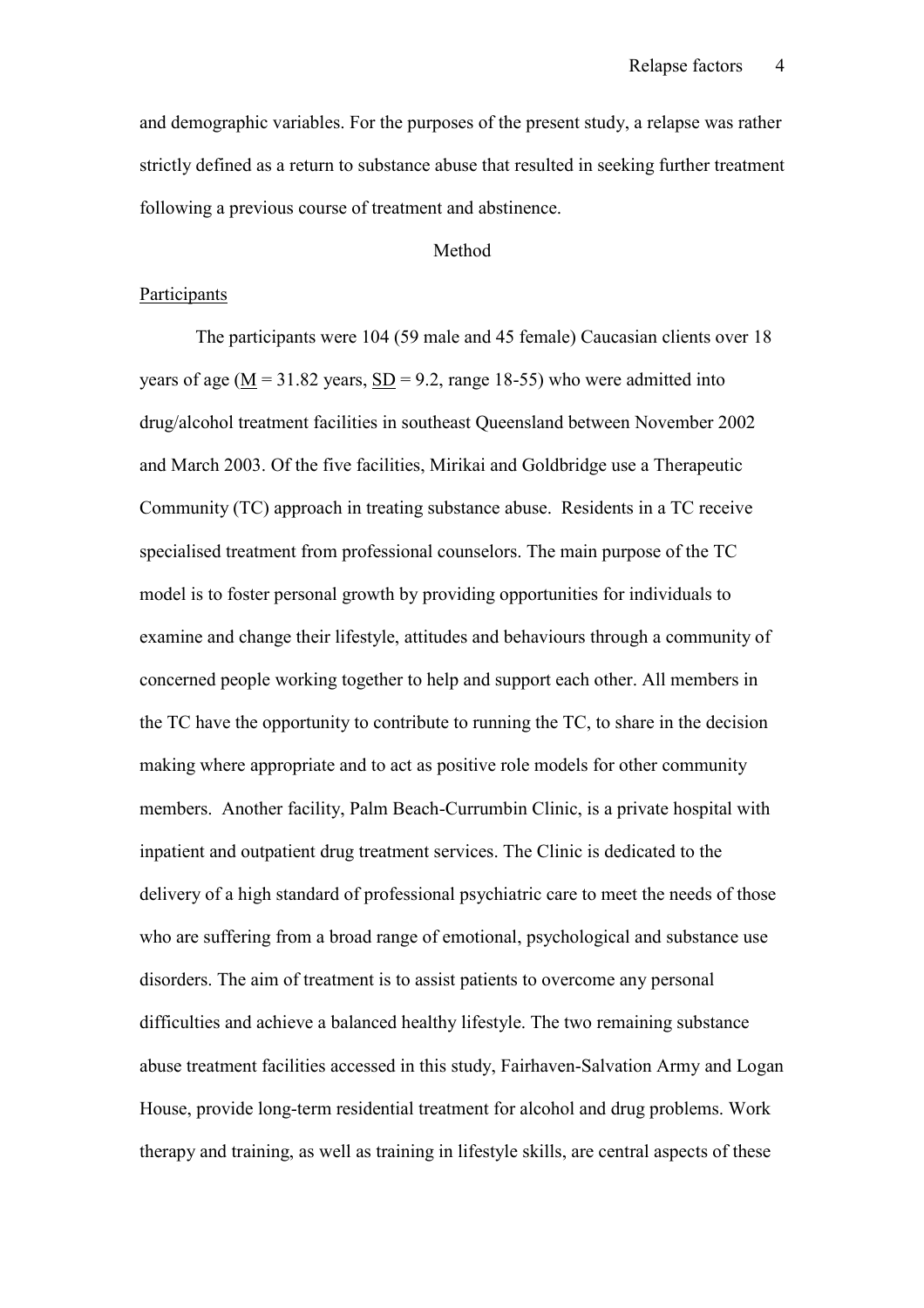programs. Logan House additionally offers Cognitive Behavioural Therapy (CBT). All treatment facilities were sent an information pack that included a letter providing details of the aims and procedures of the study and a copy of all questionnaires. In each instance, either the director of the facility or the director of therapeutic services signed a permission form to allow the study to proceed. To participate in the project, all participants must have reported that they had experienced at least one episode of relapse which occurred more than one month prior to the study, and which resulted in them seeking further treatment. No payment was given to the participants.

The majority of clients in the sample (63%) reported being single, 22% were separated/divorced, and 13% were in a current relationship (married/de facto/ girlfriend or boyfriend). Just under half (48.1%) reported having children. The mean age of first drinking alcohol was  $14.58$  years (SD = 3.9). The mean age of first using illicit drugs was 15.56 years (SD = 3.1), with 13.4% ( $n = 14$ ) reporting they had never used illicit drugs. Participants averaged 13.39 years  $(SD = 8.1)$  of drug/alcohol dependency with a mean current length of time in treatment of  $11.83$  weeks (SD = 9.4). Participants reported a relatively small number of previous relapses  $(M = 3.01)$ ,  $SD = 2.1$ ), strictly defined as a return to substance abuse that resulted in seeking further treatment. The most frequently reported primary drug of dependence was methamphetamine (41.3%), followed by alcohol (31.7%), heroin (22.1%), and cannabis  $(4.8\%)$ . A large proportion of participants  $(60.6\%)$  reported they had a drug related criminal record, with 21.2% reporting they were a current participant in the drug court program and 53.8% reporting involvement in criminal activity<sup>1</sup> at the time of their latest relapse. Just over half (52.9%) reported that they had been diagnosed with a psychological disorder during their current treatment, with the most common

<sup>&</sup>lt;sup>1</sup> Criminal activity is defined here as involvement in any illegal activity other than just the use of illegal drugs. Common types of criminal activity include break and entering, armed robbery, drug dealing and drug trafficking.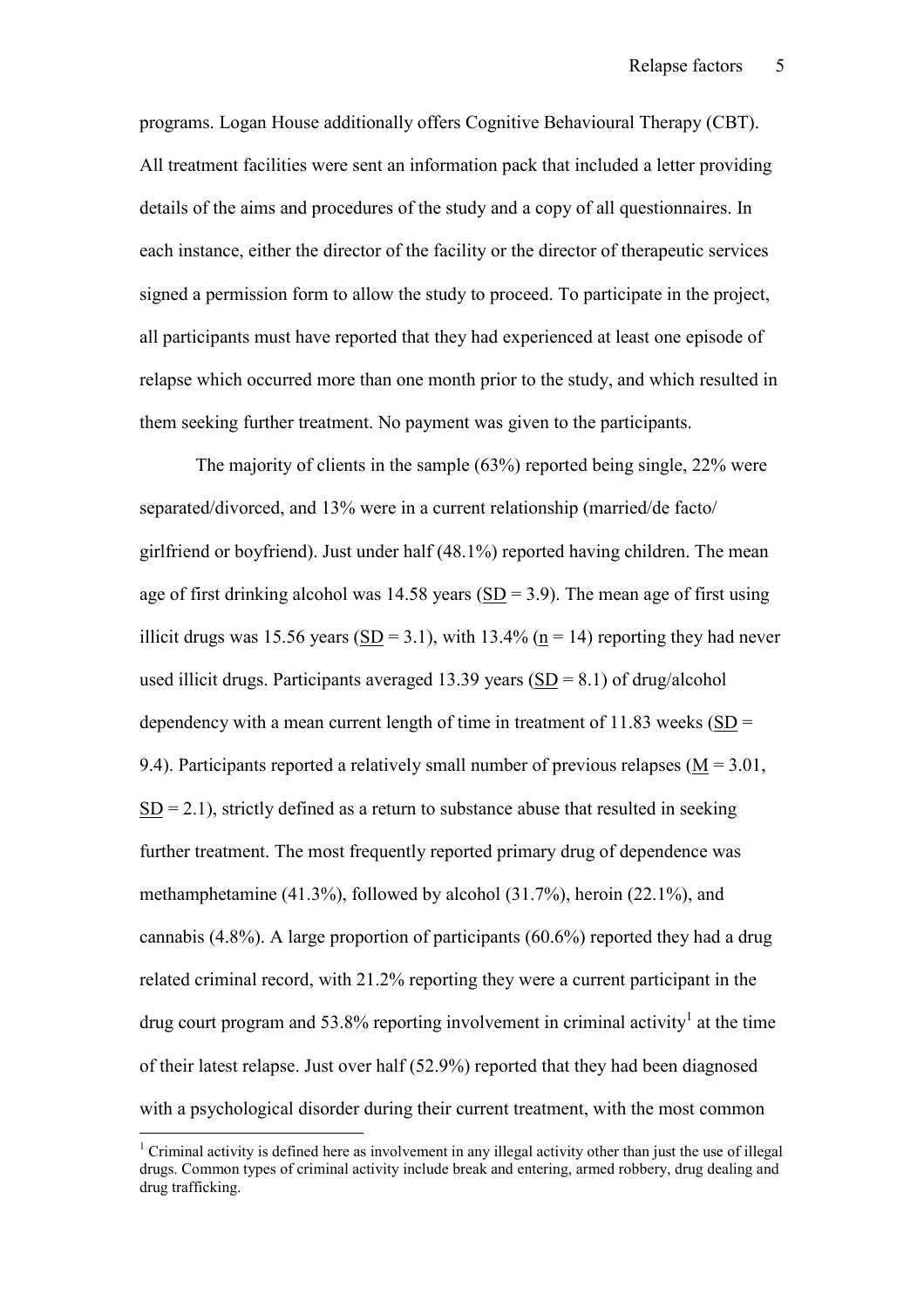diagnosis being depression (77.2%), followed by drug-induced psychoses (10.5%), schizophrenia and related psychotic disorders (5.3%), and "other" (7.8%). About half of those diagnosed reported having the disorder at the time of their latest relapse; of those, 26.9% were on medication for their disorder at the time of the relapse. The study was approved by the Bond University Human Research Ethics Committee prior to data collection.

#### **Procedure**

With the exception of clients from Palm Beach-Currumbin Clinic, the residents were called together for a group meeting arranged by staff and informed that the study was assessing factors associated with relapse. An envelope containing an explanatory statement plus three questionnaires was distributed to each of the residents. The residents were given instructions on how to fill out the questionnaires, with specific instruction not to write their names anywhere on the questionnaires or the envelope to ensure their anonymity. The residents were reminded that participation was purely on a voluntary basis and no payment or incentive was going to be given. They were told the staff would receive a copy of the completed report which would be available to them. Return of the questionnaires sealed in the envelope was taken to signify informed consent. With the exception of Palm Beach-Currumbin Clinic, a locked box was left at each facility for a period of up to seven days for those who wished to participate to deposit the completed questionnaires sealed in the provided envelope.

The procedure at Palm Beach-Currumbin Clinic was slightly different in order to satisfy their confidentiality requirements. The senior Psychologist informed the clients that the study was assessing a range of factors associated with relapse, and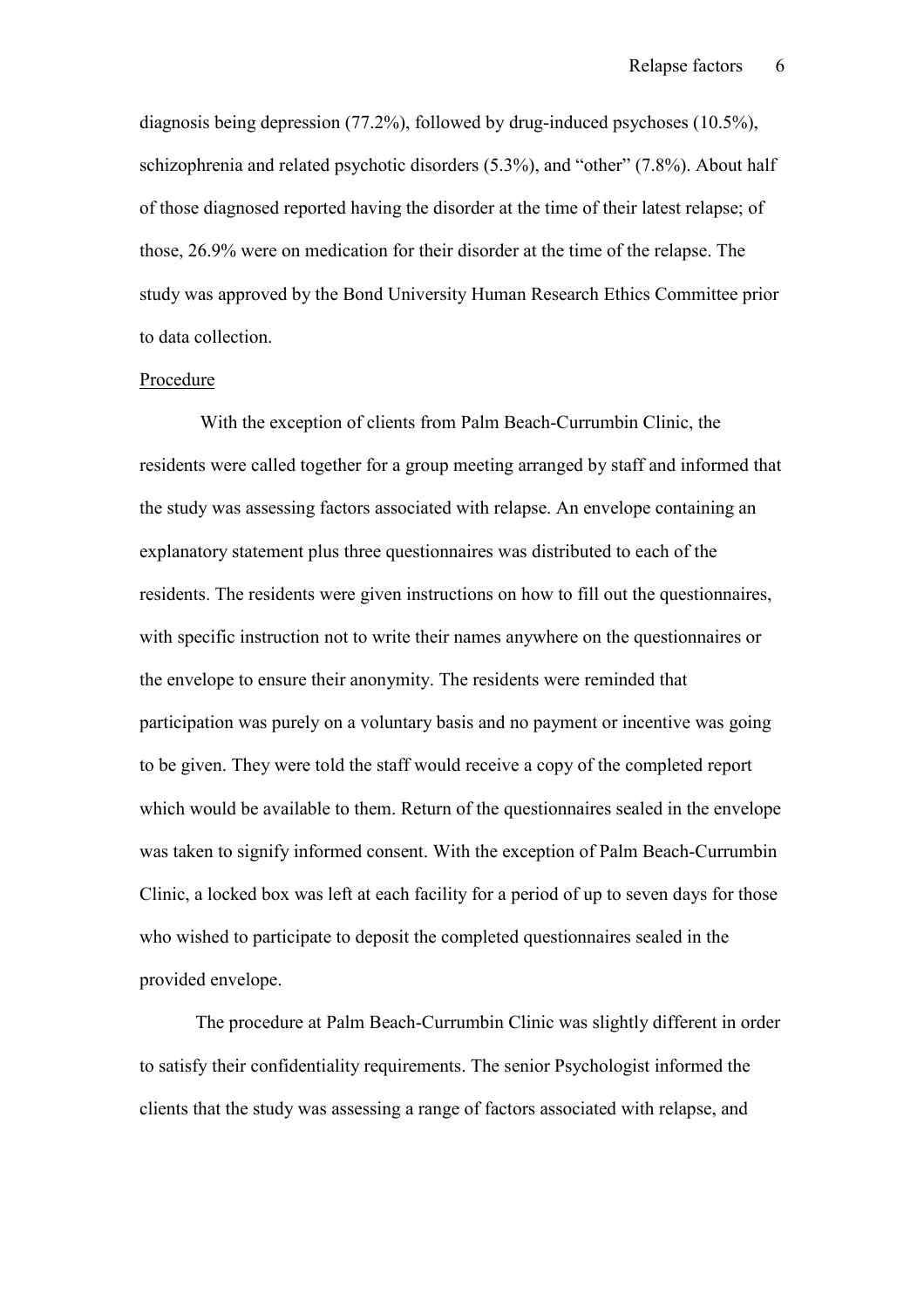distributed the envelopes. Those who chose to participate returned the sealed envelopes to the senior Psychologist, who then forwarded them on to the researchers. Measures

The participants completed a demographics questionnaire plus two psychological scales. The demographics questionnaire contained basic items such as "martial status" and "gender" as well as questions such as "do you have a criminal record?" and "what do you believe is the main reason for your relapse?" with relapse defined as a return to substance abuse that resulted in seeking further treatment. For the latter question a number of response options were listed that fit into four categories: negative mood states (eg., "depression," "anxiety"), desire for positive mood states (eg., "wanted to party," "felt like getting high"), social/family problems (eg., "little or no social support", "social isolation"), and external pressure to use (eg., "peer pressure," "dealing drugs"). After completing the demographics questionnaire, the participants completed the Family Assessment Device General Functioning (GF) Scale (Epstein, Baldwin, and Bishop, 1983). The GF Scale's 12 items assess family relationships ("we don't get along well together"), communication ("we avoid discussing our fears and concerns"), and problem solving ("we are able to make decisions about how to solve problems") on a four point Likert scale ("strongly disagree" to "strongly agree"). Appropriate items are reversed such that higher scores indicate worse family functioning. The GF Scale was designed as an overall measure of the health/pathology of a family, and shows high internal consistency and testretest reliability (Byles, Byrne, Boyle, and Offord, 1988). Participants also completed the Depression Anxiety Stress Scale 21 (DASS 21; Lovibond and Lovibond, 1995), a shortened version of the original DASS 42. The DASS has three subscales,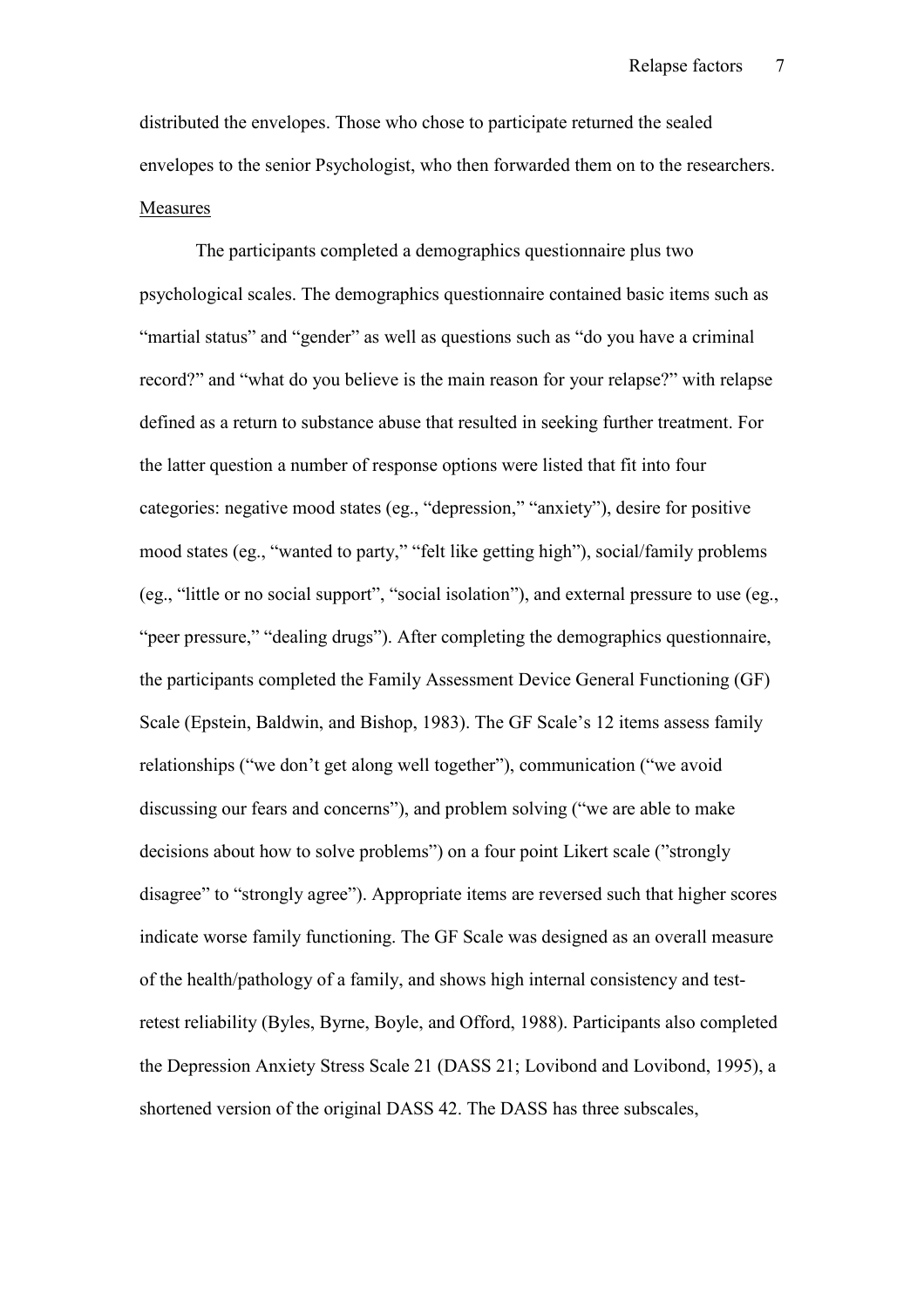Depression, Anxiety, and Stress, each of which has high internal consistency and testretest reliability (Brown, Chorpita, Korotitsch and Barlow, 1997).

Participants completed the GF Scale and the DASS 21 twice. The first time the participants completed each questionnaire, they were instructed to answer the questions according to how they felt at the present time. When completing each questionnaire the second time, the participants were instructed to retrospectively complete the questionnaires in relation to how they felt at the time of their most recent relapse. Retrospective responding has the potential for selectivity in recall, however, for purposes of the present study, retrospective questioning was chosen due to the impracticality of recruiting and testing substance abusers who are currently relapsing and under the influence of mind altering substances. Further, given that the sample population was in treatment, and through the therapy process had presumably gained awareness and insight into their dependence, they were considered to be reasonably likely to make accurate retrospective judgments about their most recent relapse.

#### Results

A two-way mixed multivariate analysis of variance (MANOVA), with primary drug of dependence (alcohol, methamphetamine, heroin) as the between-subjects factor and time (relapse vs. present) as the within-subjects factor, was performed on the GF and DASS scores. The cannabis group was removed from this and all other analyses of primary drug of dependence because the sample  $(n = 5)$  was too small. Preliminary assumption testing was conducted to check for sample size, normality, linearity, univariate and multivariate outliers, homogeneity of variance-covariance matrices, and multicollinearity, with no serious violations noted. There was a significant effect of time on the combined dependent variables,  $F(4, 93) = 42.80$ ,  $p =$ .0001; partial eta<sup>2</sup> = .64. Univariate results for the within subjects factor (time)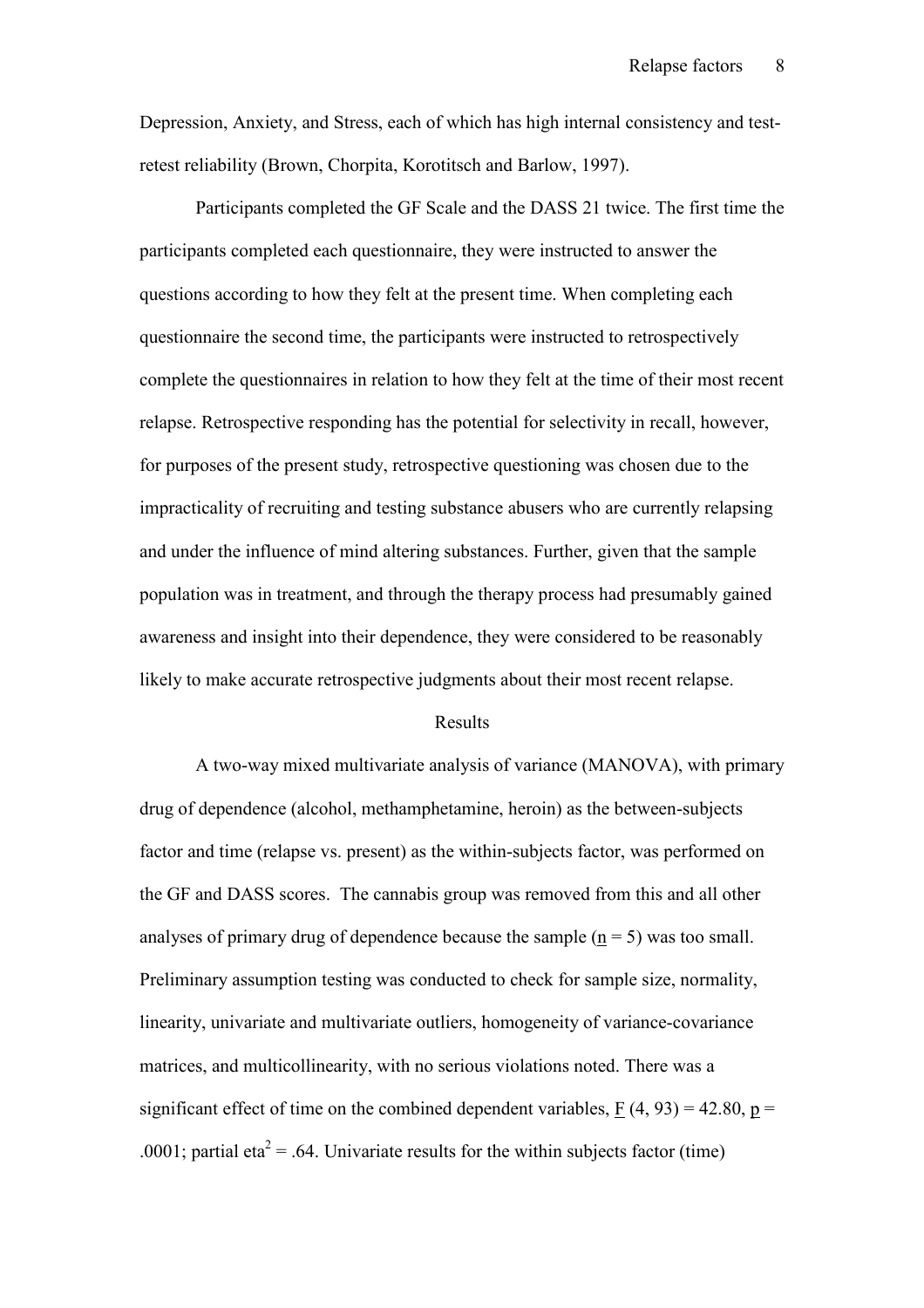showed that all measures significantly differed from retrospectively assessed time of relapse to time of testing: GF, F  $(1, 96) = 12.34$ , p = .0001, partial eta<sup>2</sup> = .11; DASS depression, F (1, 96) = 130.06, p = .0001, partial eta<sup>2</sup> = .57; DASS anxiety, F (1, 96) = 107.50, p = .0001, partial eta<sup>2</sup> = .52; and DASS stress, F (1, 96) = 162.93, p = .0001, partial eta<sup>2</sup> = .62. Table 1 shows that all measures decreased from retrospectively assessed time of relapse to time of testing. There was no effect of primary drug of dependence on the dependent variables, and no interaction.

## Insert Table 1 about here

 $\mathcal{L} = \{ \mathcal{L} \mathcal{L} \mathcal{L} \mathcal{L} \mathcal{L} \mathcal{L} \mathcal{L} \mathcal{L} \mathcal{L} \mathcal{L} \mathcal{L} \mathcal{L} \mathcal{L} \mathcal{L} \mathcal{L} \mathcal{L} \mathcal{L} \mathcal{L} \mathcal{L} \mathcal{L} \mathcal{L} \mathcal{L} \mathcal{L} \mathcal{L} \mathcal{L} \mathcal{L} \mathcal{L} \mathcal{L} \mathcal{L} \mathcal{L} \mathcal{L} \mathcal{L} \mathcal{L} \mathcal{L} \mathcal{L} \$ 

#### Reasons Cited for Relapse

The most common type of reason given for relapse was negative mood states (61.5%), with far fewer subjects citing external pressures (17.3%), desire for positive mood states (12.5%), or social/family problems (8.7%). Chi-square analysis showed that these reasons did not differ between the alcoholic, heroin, and methamphetamine groups,  $\chi^2$  (6, <u>N</u> = 99) = 3.86, *n.s.* 

## Primary Drug of Dependence and Substance Use History

A one-way between-groups MANOVA was performed to investigate selfreported duration of drug dependency, age first started drinking alcohol, age first started using illicit drugs, and number of relapses in relation to primary drug of dependence. Preliminary assumption testing was conducted to check for normality, linearity, univariate and multivariate outliers, homogeneity of variance-covariance matricies, and multicollinearity, with no serious violations noted. There was a statistically significant effect of primary drug of dependence on the combined dependent variables, F (8, 152) = 8.61, p < .0001; partial eta<sup>2</sup> = .31. Univariate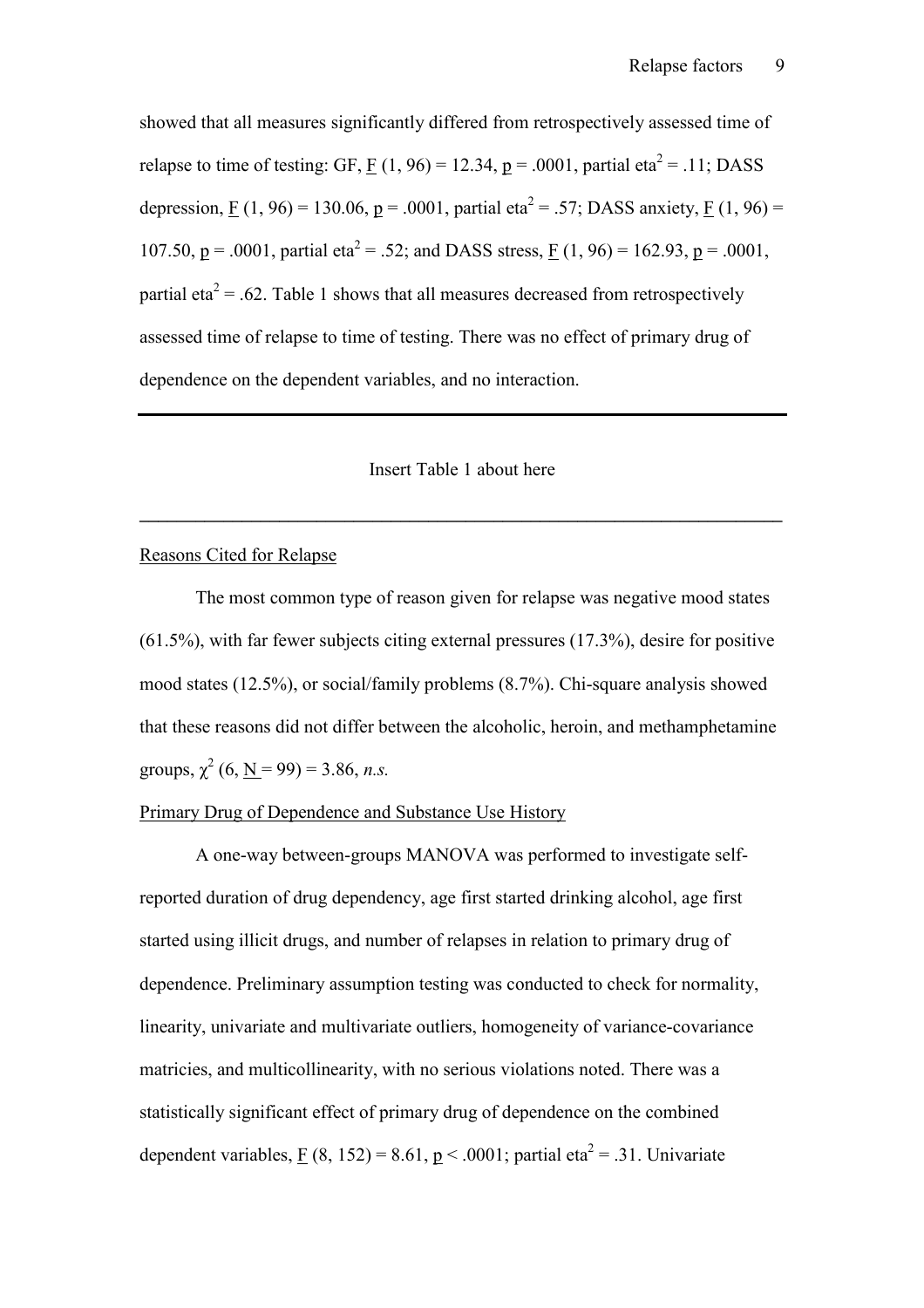analysis was significant only for duration of drug dependency,  $F(2, 79) = 20.81$ ,  $p <$ .0001, partial eta<sup>2</sup> = .34. Alcoholics reported a significantly longer period of dependency ( $M = 19.75$  years,  $SD = 8.54$ ) than those whose primary drug of dependence was methamphetamine ( $M = 10.43$  years,  $SD = 5.04$ ) or heroin ( $M = 9.86$ ) years,  $SD = 3.31$ ).

Chi-square analyses were conducted to examine primary drug of dependence in relation to demographic variables. Groups differed on having a drug-related criminal record,  $\chi^2(2, \mathbf{N} = 99) = 27.02$ ,  $p < .05$ . Of those whose primary drug of dependence was heroin, 91.3% had a drug related criminal record, compared to 72.7% for methamphetamine and 27.3% for alcohol. Drug groups also differed on involvement in criminal activity at the time of their relapse,  $\chi^2$  (2, N = 99) = 45.25, p < .05. In the heroin group, 82.6% were involved in criminal activity (e.g., theft, drug dealing) at the time of their relapse, compared to 74.4% of the methamphetamine group and only 6.1% of alcoholics. Groups also differed on diagnosis of a mental disorder,  $\chi^2$  (2, <u>N</u> = 99) = 7.16, <u>p</u> < .05. Of alcoholics, 66.7% were diagnosed with a mental disorder, compared to 53.5% of the methamphetamine group and 30.4% of the heroin group. Relationship status (see Table 2) also varied across groups,  $\chi^2$  (8, N =  $99$ ) = 40.85, p < .05, with a far lower proportion of alcoholics describing themselves as single than in the other two groups.

A one-way between groups ANOVA was conducted to examine age in relation to primary drug of dependence. There was a statistically significant difference in age among the three groups,  $F(2, 96) = 30.26$ ,  $p < .0001$ , partial eta<sup>2</sup> = .38. Post-hoc comparisons using the Tukey HSD test indicated that alcoholics were significantly older ( $M = 39.85$  years,  $SD = 8.83$ ) than those whose primary drug of dependence was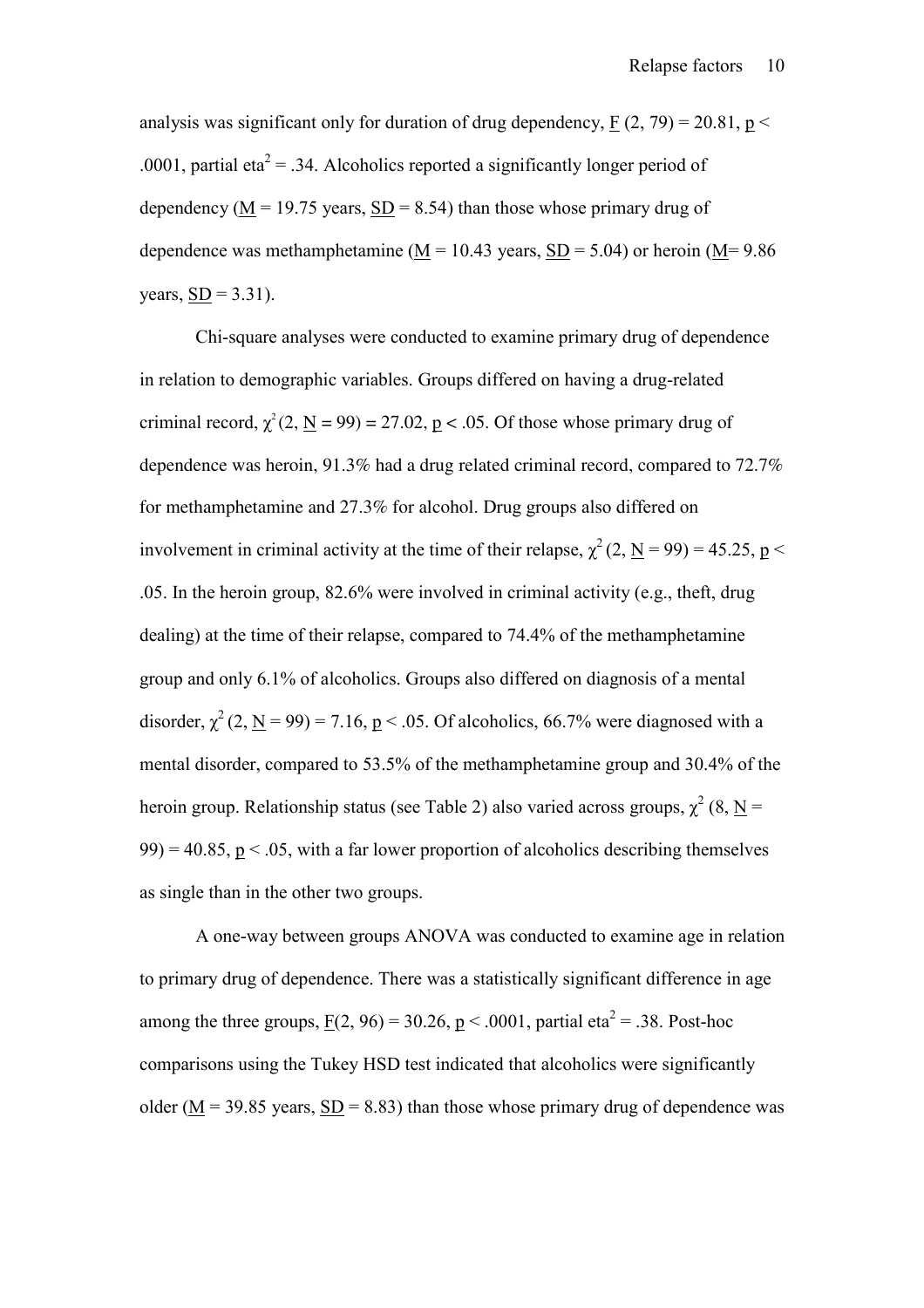methamphetamine ( $M = 27.81$  years,  $SD = 5.35$ ) or heroin ( $M = 28.43$  years,  $SD =$ 7.32).

## Insert Table 2 about here

 $\_$  , and the contribution of the contribution of  $\mathcal{L}_\mathcal{A}$  , and the contribution of  $\mathcal{L}_\mathcal{A}$ 

# Number of Relapses in Relation to Primary Drug of Dependence

A one-way between groups ANOVA was conducted to examine the number of relapses in relation to primary drug of dependence. The distribution of scores for number of previous relapses was positively skewed, therefore square root transformation of the data was required; untransformed data are presented here for ease of interpretation. There was a statistically significant difference in number of relapses between the three groups, F (2, 96) = 5.9, p = .004, partial eta<sup>2</sup> = .11. Posthoc comparisons using the Tukey HSD test indicated that alcoholics ( $M = 3.42$ , SD = 3.09) and heroin addicts ( $M = 4.13$ ,  $SD = 1.94$ ) had more previous relapses than did the methamphetamine group  $(M = 2.40, SD = 2.22)$ .

#### Drug Court and Relapses

Of the methamphetamine group, 34.9% were current participants in the drug court program, compared to 30.4% of the heroin group. This difference was not significant. Clients in the drug court program had fewer relapses ( $M = 1.21$ , SD = 0.64) than those not in the drug court program  $(M = 1.73, SD = 0.64)$ , t  $(102) = 3.37$ ,  $p = .001$ ,  $eta^2 = .13$ .

#### Discussion

 The most commonly cited reason for relapse was negative mood states, with far fewer clients citing external pressure to use, positive mood states, or social/family problems. This result was consistent with previous studies of relapse factors (e.g.,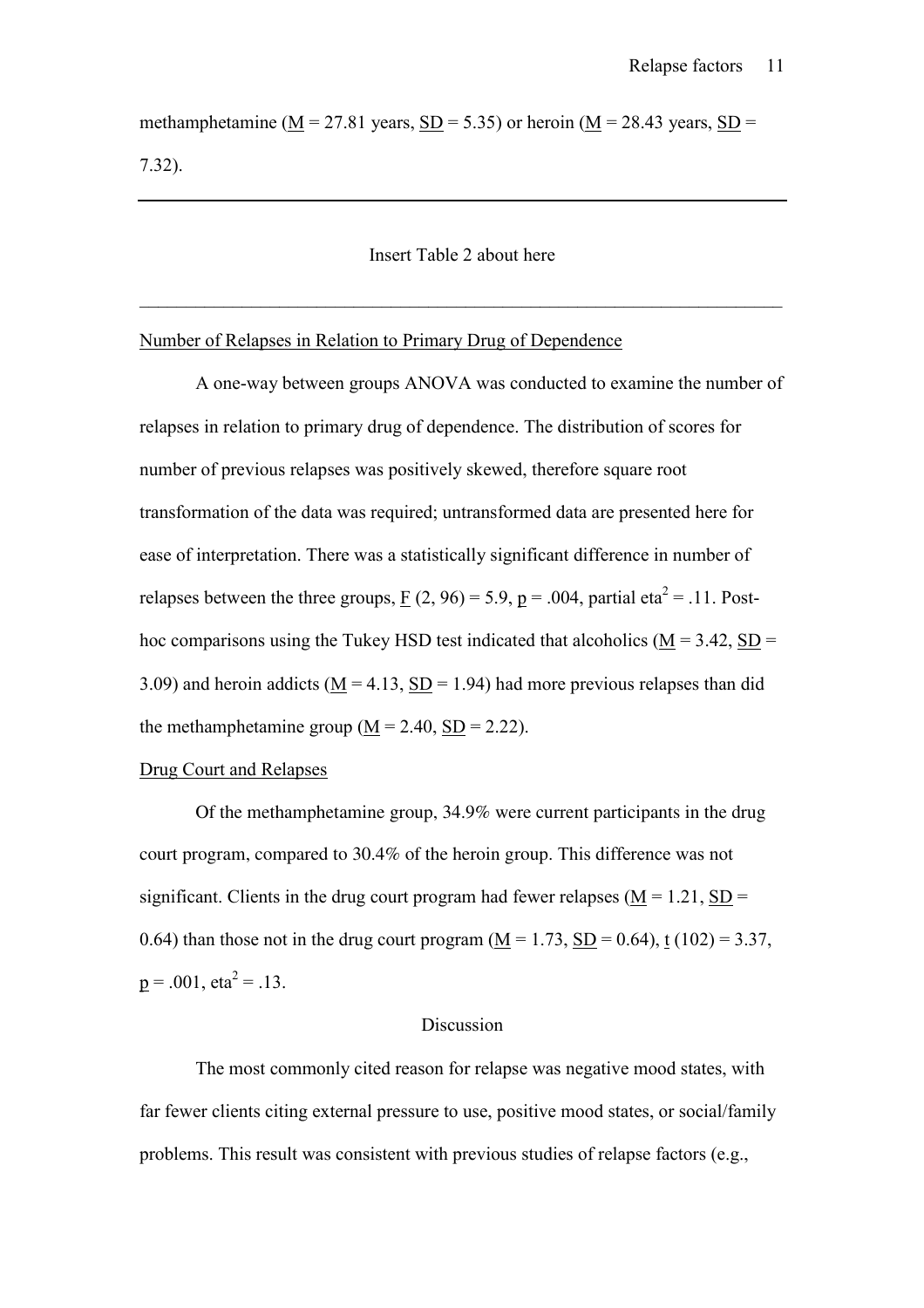McKay, 1999; McLellan and Alterman, 1994; Peters and Schonfeld, 1993). In the present study, reasons for relapse did not differ in relation to the primary drug of dependence (alcohol, methamphetamine, heroin), reflecting the commonality of relapse processes across diverse types of substances. Family dysfunction was expected to be related to relapse, based on previous reports (Moos, Bromet, Tsu, and Moos, 1979; Moos and Moos, 1984; Nurco, Blatchley, Hanlon, O'Grady, and McCarren, 1998). As expected, GF scores significantly decreased from the time of relapse to the time of testing, indicating that the level of family dysfunction decreased according to subjects' retrospective assessments. Self-reported levels of depression, anxiety, and stress were also found to have decreased from retrospective assessment of time of relapse to time of testing, consistent with clients' reports of negative mood states at the time of relapse.

Heroin addicts and alcoholics reported more relapses than did the methamphetamine group. Alcoholics tended to be older and reported a longer duration of dependence than both the heroin and methamphetamine groups, which were similar in age and duration of dependence. Illicit-drug abusing clients who were current participants in the drug court program reported fewer relapses than those who were not in the program, suggesting that clients in treatment due to legal pressure may have been less severely dependent compared to those who sought treatment on their own.

The proportion of the heroin group who had a drug related criminal record, and who were involved in criminal activity at the time of their relapse, was greater than in the methamphetamine group, which in turn was much higher than in the alcoholic group. Conversely, the proportion of alcoholics who had been diagnosed with a mental disorder was greater than the proportion in the methamphetamine group, which in turn was much higher than the proportion in the heroin group. Most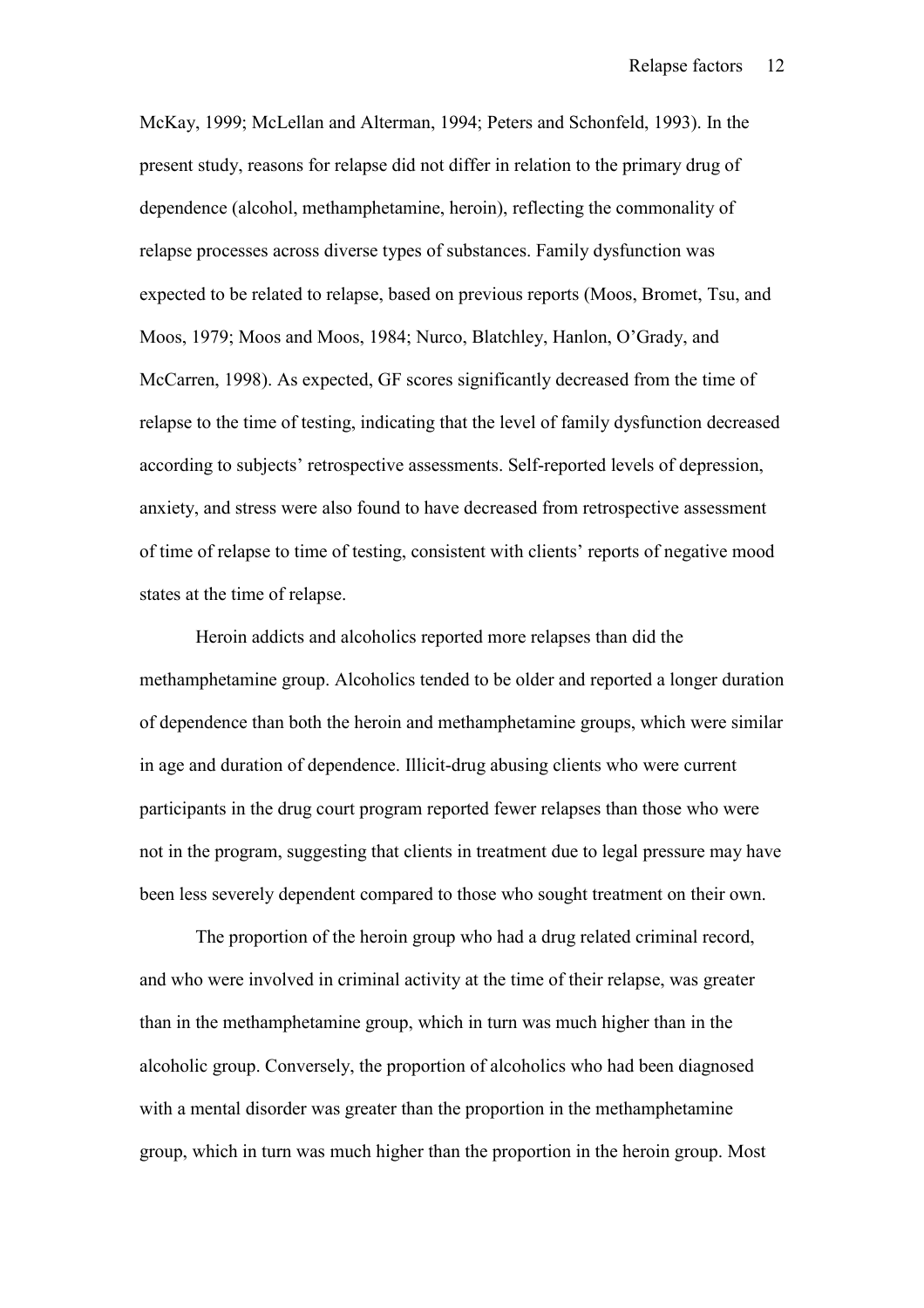clients in the methamphetamine and heroin groups described themselves as single, whereas most alcoholics described themselves as separated, divorced, or in a married or de facto relationship. Groups did not differ on the age at which they first started drinking and (perhaps surprisingly) the age at which they first started using illicit drugs.

Despite the correlational, retrospective nature of the present study, the results are generally consistent with previous work indicating an association between relapse to substance abuse following treatment and negative mood states such as depression and anxiety. Present findings also suggest an association between family dysfunction and relapse; however, given that family problems were rarely cited as a cause of relapse, retrospective ratings of poor family functioning at the time of relapse may have simply reflected the response of family members to the substance abuser's relapse and/or negative mood. In any case, the present findings reinforce earlier work indicating that the processes underlying relapse are remarkably similar across diverse types of drug dependence.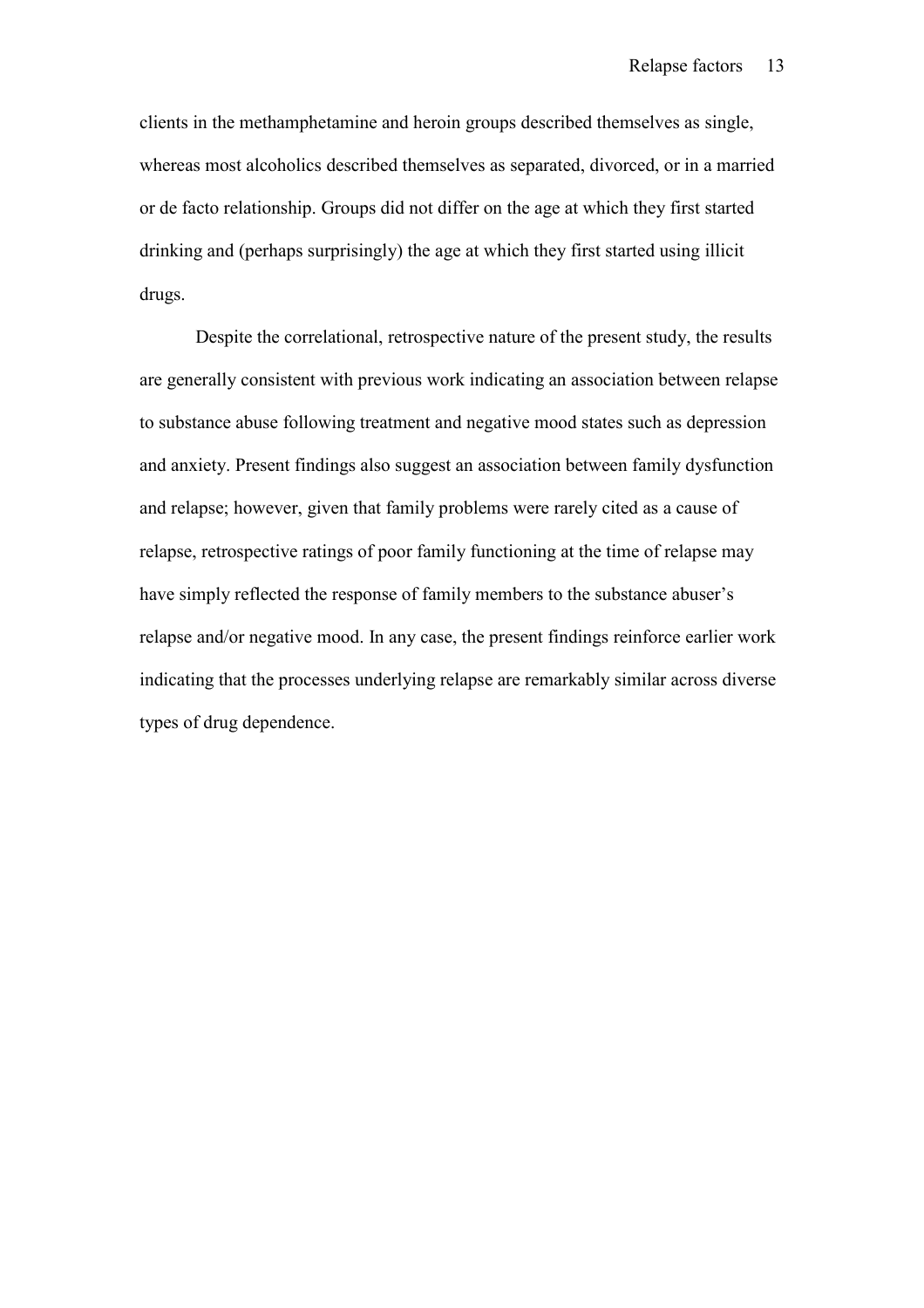#### References

- Billings, A.G., and Moos, R.H. (1983). Psychosocial process of recovery among alcoholics and their families: Implications for clinicians and program evaluations. **Addictive Behaviors** 8: 205-218.
- Bradley, B.P., Phillips, G., Green, L., and Gossop, M. (1989). Circumstances surrounding the initial lapse to opiate use following detoxification. **British Journal of Psychiatry** 154: 354-359.
- Brown, T.A., Chorpita, B.F., Korotitsch, W., and Barlow, D.H. (1997). Psychometric properties of the Depression Anxiety Stress Scales (DASS) in clinical samples. **Behaviour Research and Therapy** 35(1): 79-89.
- Byles, J., Byrne, C., Boyle, M.H., and Offord, D.R. (1988). Ontario Child Health Study: Reliability and validity of the General Functioning subscale of the McMaster Family Assessment Device. **Family Process** 27(1): 97-104.
- Collins, D.J., and Lapsley, H.M. (2002). **Counting the cost: estimates of the social costs of drug abuse in Australia in 1998-9 (National Drug Strategy Monograph Series No. 49).** Commonwealth Department of Health and Ageing, Canberra.
- Cummings, C., Gordon, J.R., and Marlatt, G.A. (1980). Relapse: prevention and prediction. In W.R. Miller ed. **The addictive behaviours**. Pergamon, Oxford, 291-321.
- Epstein, N.B., Baldwin, L.M., and Bishop, D.S. (1983). The McMaster Family Assessment Device. **Journal of Marital and Family Therapy** 9: 171-180.
- Finney, J.W. (1995). Enhancing substance abuse treatment evaluations: Examining mediators and moderators of treatment effects. **Journal of Substance Abuse** 7: 135-150.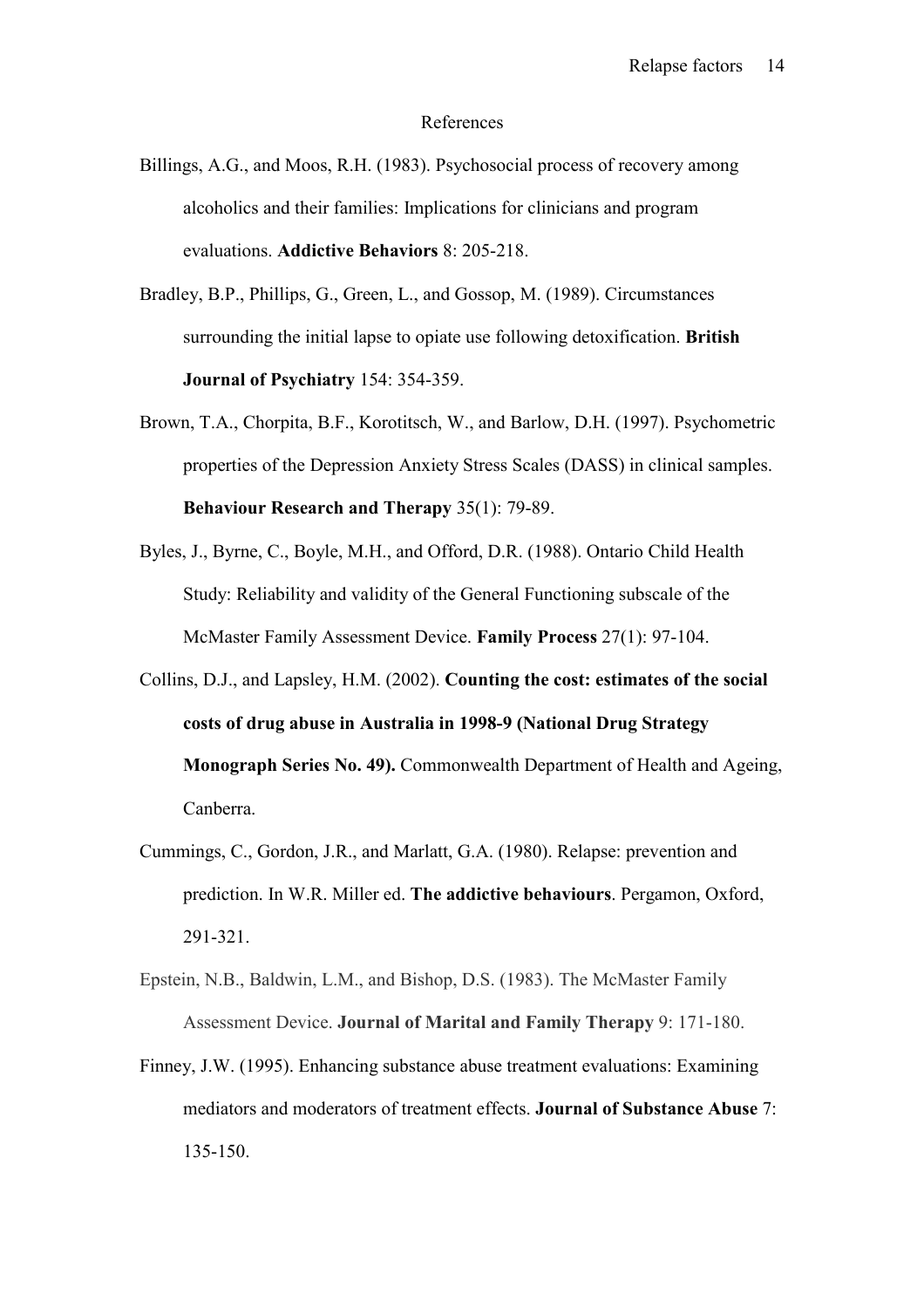- Hser, Y.I., Grella, C. E., Hsieh, S., Anglin, M. D., and Brown, B. S. (1999). Prior treatment experience related to process and outcomes in DATOS. **Drug and Alcohol Dependence** 57: 137-150.
- Littman, G.K., Stapleton, J., and Oppenheim, A.N. (1983). Situations related to alcoholism relapse. **British Journal of Addiction** 78: 381-389.
- Lovibond, S.H. and Lovibond, P.F. (1995). **Manual for the Depression Anxiety Stress Scales (2nd. Edition.).** Psychology Foundation, Sydney.
- Mankowski, E.S., Humphreys, K., and Moos, R.H. (2001). Individual and contextual predictors of involvement in twelve-step self-help groups after substance abuse treatment. **American Journal of Community Psychology** 29: 537-563.
- Marlatt, G.A. (1978) Craving for alcohol, loss of control and relapse: Cognitive behavioural analysis. In: Nathan, P.E., Marlatt, G.A., and Loberg, T. eds. **Alcoholism: new directions in behavioural research and treatment**. Plenum Press, New York, 271-314.
- Marlatt, G.A., and Gordon, J.R. (1985). **Relapse prevention: maintenance strategies in the treatment of addictive behaviors.** Guilford Press, New York.
- McKay, J.R. (1999). Studies of factors in relapse to alcohol, drug and nicotine use: A critical review of methodologies and findings. **Journal of Studies on Alcohol** 60(4): 566-578.
- McLellan, A.T., and Alterman, A.I. (1994). Similarity of outcome predictors across opiate, cocaine, and alcohol treatment. **Journal of Consulting and Clinical Psychology** 62(6): 1141-1159.
- McMahon, R.C. (2001). Personality, stress, and social support in cocaine relapse prediction. **Journal of Substance Abuse Treatment** 21(2): 77-84.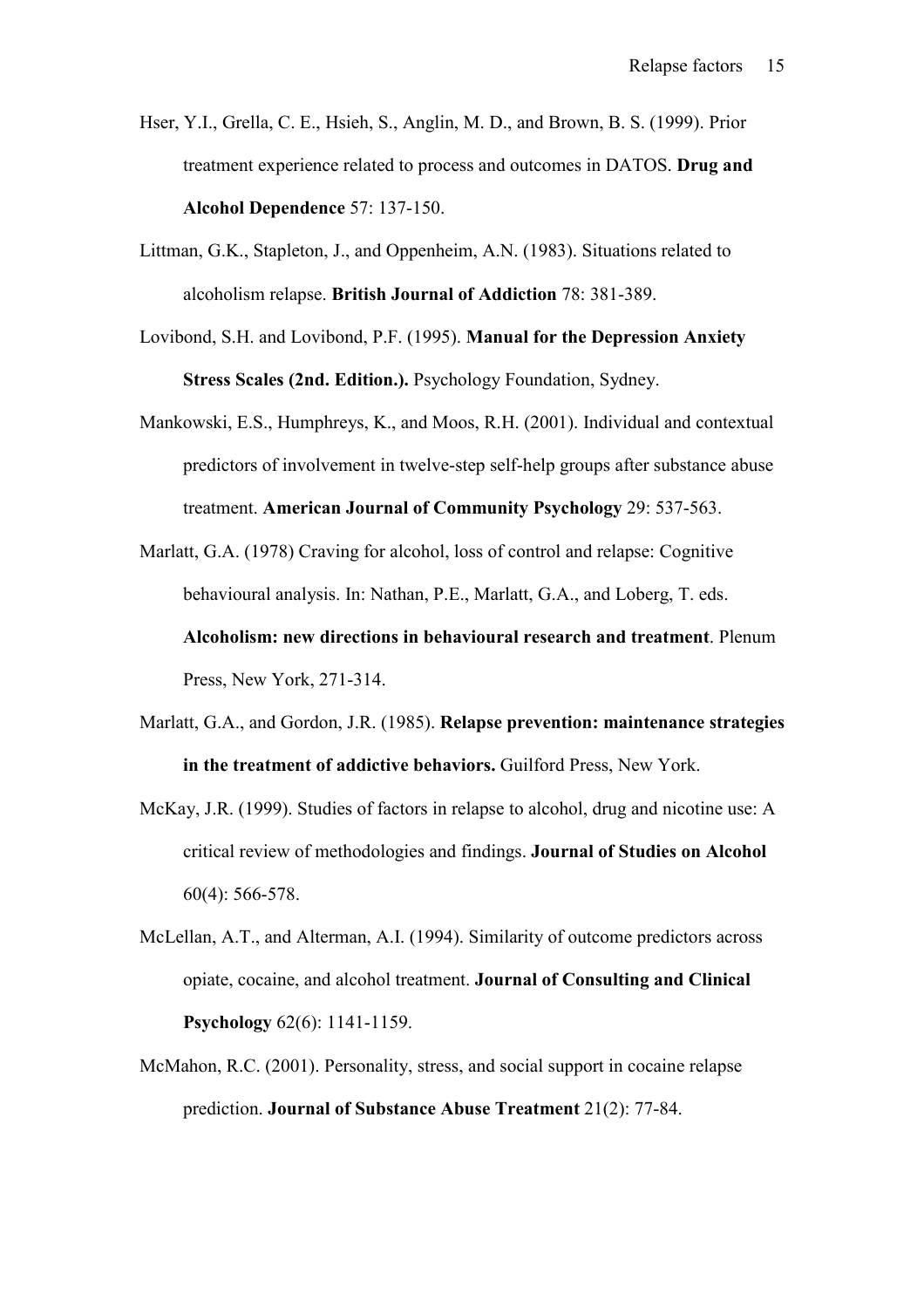- Moos, R.H., Bromet, E., Tsu, V., and Moos, B. (1979). Family characteristics and the outcome of treatment for alcoholism. **Journal of Studies on Alcohol** 40(1): 78- 88.
- Moos, R.H., and Moos, B. (1984). The process of recovery from alcoholism: Comparing functioning in families of alcoholic and matched control families. **Journal of Studies on Alcohol** 45(2): 111-118.
- Morgenstern, J., Labouvie, E., McGrady, B.S., Kahler, C.W., and Frey, R.M. (1997). Affiliation with Alcohol Anonymous after treatment: A study of its therapeutic effects and mechanisms of action. **Journal of Consulting and Clinical Psychology** 65: 768-777.
- Nurco, D.N., Blatchley, R.J., Hanlon, T.E., O'Grady, K.E., and McCarren, M. (1998). The family experiences of narcotic addicts and their subsequent parenting practices. **American Journal of Drug and Alcohol Abuse** 24(1): 37-60.
- Peters, R.H., and Schonfeld, L. (1993). Determinents of recent substance abuse among jail inmates referred for treatment. **Journal of Drug Issues** 23 (1): 101- 118.
- Rotgers, F., Keller, D.S., and Morgenstern, J. (Eds.) (1996). **Treating substance abuse: theory and technique.** Guildford Press, New York.
- Wallace, B.C. (1989). Psychological and environmental determinants of relapse in crack cocaine smokers. **Journal of Substance Abuse Treatment** 6: 95-106.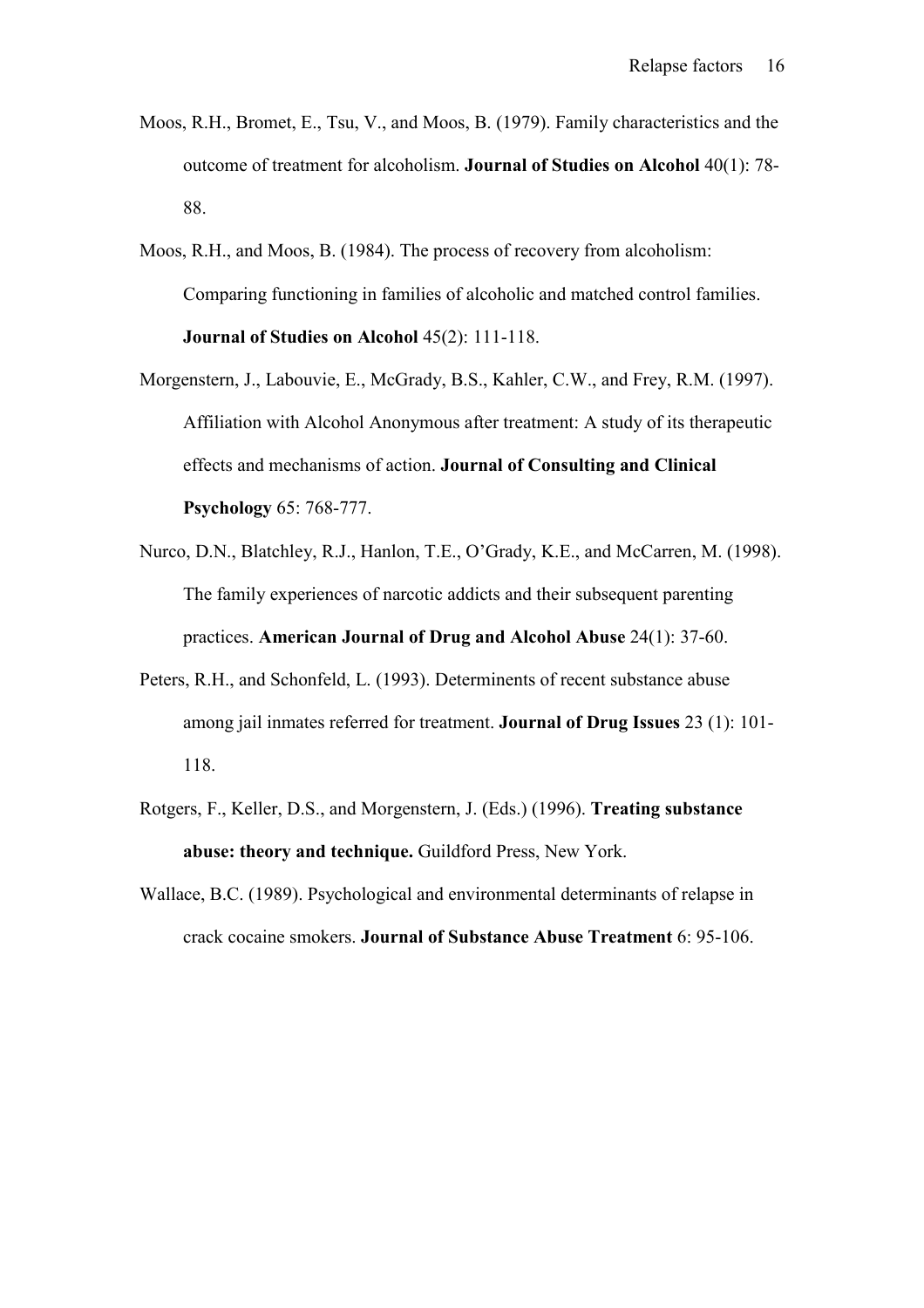# Table 1

| Mean (SD) GF and DASS Scores for Relapse and Time of Testing. |
|---------------------------------------------------------------|
|---------------------------------------------------------------|

| Measure              | Relapse       | Time of Testing |
|----------------------|---------------|-----------------|
| General Functioning* | 30.53(8.25)   | 28.16 (7.75)    |
| DASS Depression*     | 28.24 (12.46) | 11.73(10.56)    |
| DASS Anxiety*        | 23.24 (13.96) | 9.13(9.68)      |
| DASS Stress*         | 30.02 (10.69) | 12.83(10.30)    |

 $* p = .0001$ 

# Table 2

# Relationship Status of Drug Groups

| Married  | De facto | Single   | Girlfriend/<br>Boyfriend   | Separated/<br>Divorced |
|----------|----------|----------|----------------------------|------------------------|
| $2.3\%$  | $4.7\%$  | 81.4%    | $4.7\%$                    | $7.0\%$                |
| $15.2\%$ | $12.1\%$ | $18.2\%$ | $6.1\%$                    | 48.5%                  |
| $0\%$    | $4.3\%$  | 82.6%    | $5.1\%$                    | $8.7\%$                |
|          |          |          | <b>Relationship Status</b> |                        |